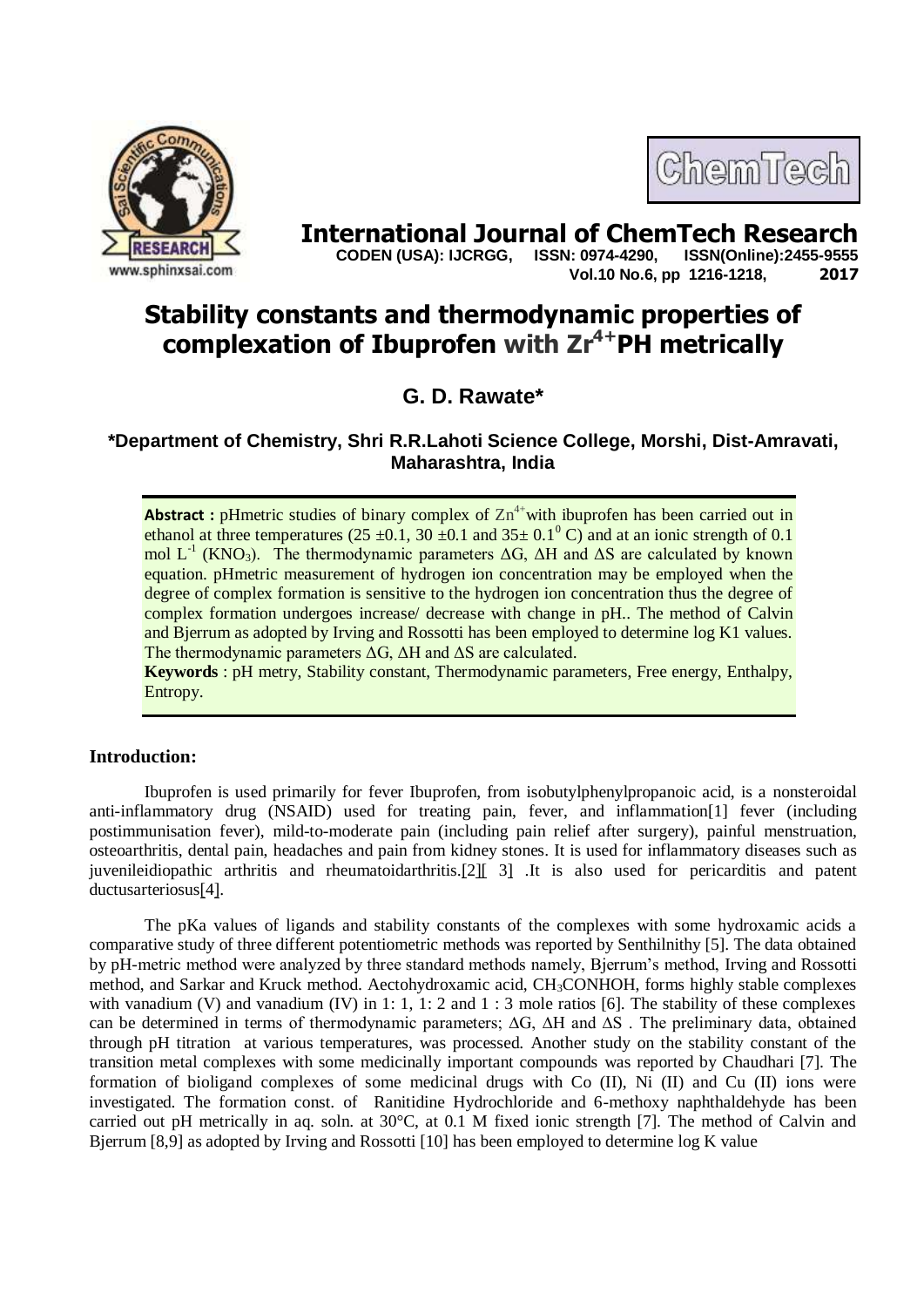### **Material and methods:**

The titration were carried out in a100 ml Pyrex glass beaker kept in a water bath maintain at constant temperature Chemicals and ligand used were of analytical grade. Ligand solutions were prepared in ethanol. Metal salt solutions were prepared by dissolving the corresponding metal salt in twice distilled deionized water and standardized by standard volumetric methods. The free hydrogen ion concentrations were measured with a combined glass electrode attached to digital pH meter model-361; the accuracy of pH meter was 0.01 at three temperatures (25  $\pm$  0.1, 30  $\pm$  0.1 and 35  $\pm$  0.1<sup>o</sup> C) and at an ionic strength of 0.1 mol L<sup>-1</sup> (KNO<sub>3</sub>). The pH meter was calibrated with suitable buffers before use.

# **Result and discussion :**

### **Calvin – Bjerrum Titration :**

The experimental procedure involved pHmetric titration of, Free acid (0.01M) titration, Free acid (0.01 M) and ligand (0.05M) titration. Free acid (0.01M), ligand (0.05M) and metal ion (0.01M) against std. NaOH solution.

The ionic strength of all solutions were maintain constant (0.1M) by adding appropriate quantity of 1M KNO<sub>3</sub>solution.

The titration were carried out in a100 ml Pyrex glass beaker kept in a water bath maintain at constant temperature (25,30and 35  $^{\circ}$ C) nitrogen gas was purged for chemically inert atmosphere. The readings were recorded for each addition of 0.1ml. The graphs of volume of alkali added against pH were plotted.

The titration curve of the acid and the ligand deviates at about pH 3.0 and then increase up to pH 12.0. The deviation between acid curve from ligand curve for the systems showed the dissociation of  $H^+$  from-COOH groups of the ligands.

### **Proton – ligand formation Number (nˉA):**

Proton – ligand formation number (n A) were calculated by Irving and Rossotti expression.

 $nA = \gamma - (E^0 + N) (V_2 + V_1) / (V^0 + V_1) T^0$ Where,  $V^0$  = Initial volume of solution (50 ml)  $N =$  Normality of sodium hydroxide  $T^{0}$ <sub>L</sub> = Concentration of ligand in 50 ml solution  $E^0$  = Initial concentration of free acid (HNO<sub>3</sub>)  $\gamma$  = Number of dissociable proton from ligand  $V_1$  and  $V_2$  – Volume of alkali consumed by acid and ligand on same pH

### **Metal- ligand formation number (n):**

The deviation of  $(A + L + M)$  curve from  $(A + L)$  started at about pH 3.5, It indicate the commencement of complex formation .

Metal – Ligand formation number (n) was calculated by following expression.

 $n = (E^0 + N) (V_3 - V_2) / (V^0 + V_2) (T^0_M) \times nA$ 

 $V^0$  = Initial volume of solution (50 ml)

- $N =$  Normality of sodium hydroxide
- $T<sup>0</sup><sub>M</sub>$  = Concentration of the metal ions
- $nA =$  Proton ligand formation number

 $E^0$  = Initial concentration of free acid (HNO<sub>3</sub>)

Where,  $V_2$  and  $V_3$  – volume of NaOH consumed by ligand and metal ions at same pH.